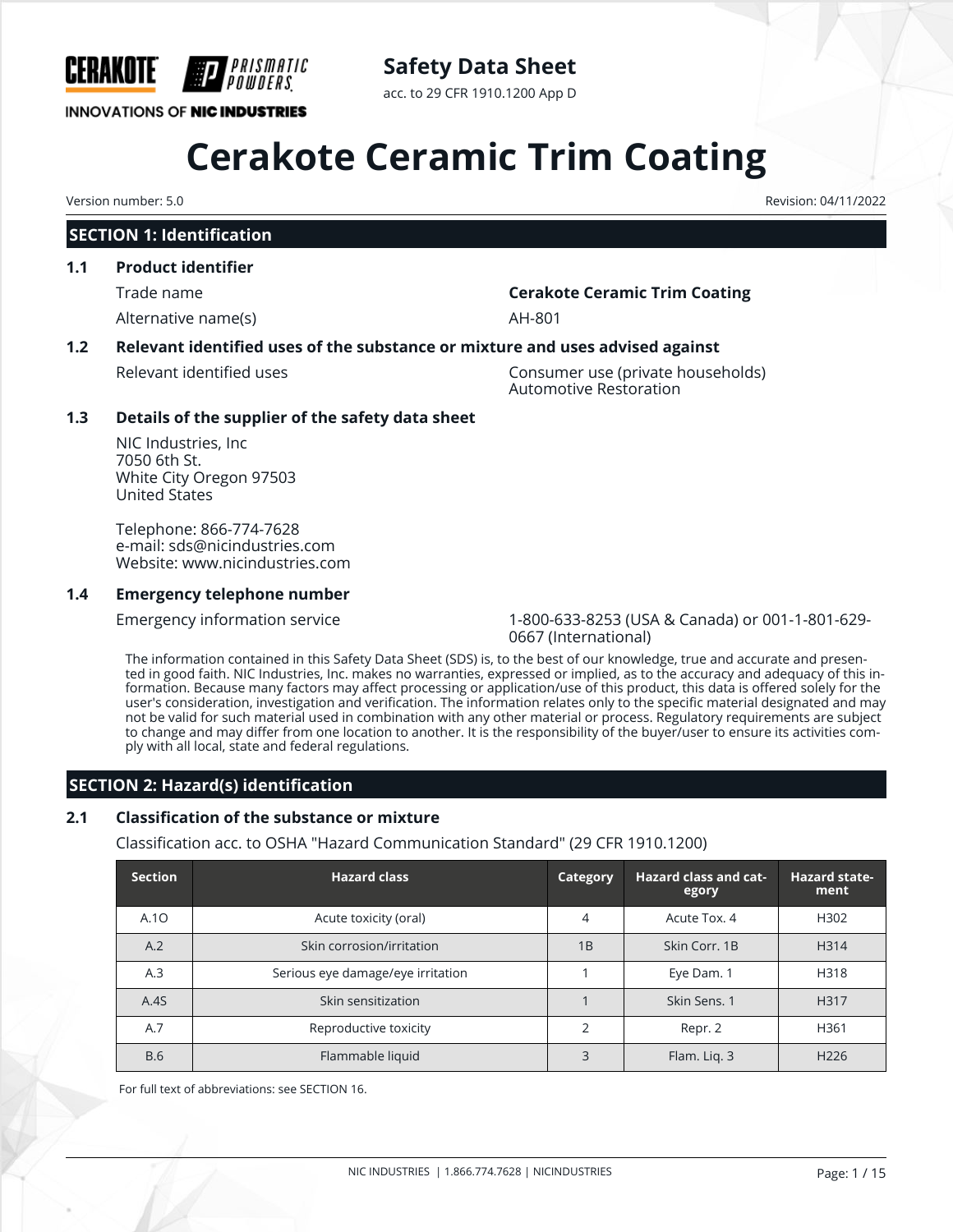

**Safety Data Sheet**

acc. to 29 CFR 1910.1200 App D

## **Cerakote Ceramic Trim Coating**

Version number: 5.0 Revision: 04/11/2022

The most important adverse physicochemical, human health and environmental effects

Skin corrosion produces an irreversible damage to the skin; namely, visible necrosis through the epidermis and into the dermis. The product is combustible and can be ignited by potential ignition sources. The mixture contains a substance that was identified as a PBT (persistent, bioaccumulative and toxic). The mixture contains a substance that was identified as vPvB (very persistent and very bioaccumulative).

#### **2.2 Label elements**

Labelling acc. to OSHA "Hazard Communication Standard" (29 CFR 1910.1200)

- Signal word **DANGER**
- Pictograms

GHS02, GHS05, GHS07, GHS08



#### - Hazard statements

| H <sub>226</sub> | Flammable liquid and vapor.                          |
|------------------|------------------------------------------------------|
| H302             | Harmful if swallowed.                                |
| H314             | Causes severe skin burns and eye damage.             |
| H317             | May cause an allergic skin reaction.                 |
| H361             | Suspected of damaging fertility or the unborn child. |

| - Precautionary statements |                                                                                                                                     |
|----------------------------|-------------------------------------------------------------------------------------------------------------------------------------|
| P <sub>201</sub>           | Obtain special instructions before use.                                                                                             |
| P210                       | Keep away from heat/sparks/open flames/hot surfaces. No smoking.                                                                    |
| P233                       | Keep container tightly closed.                                                                                                      |
| P240                       | Ground/bond container and receiving equipment.                                                                                      |
| P241                       | Use explosion-proof electrical/ventilating/lighting equipment.                                                                      |
| P242                       | Use only non-sparking tools.                                                                                                        |
| P243                       | Take precautionary measures against static discharge.                                                                               |
| P260                       | Do not breathe dusts or mists.                                                                                                      |
| P270                       | Do not eat, drink or smoke when using this product.                                                                                 |
| P272                       | Contaminated work clothing must not be allowed out of the workplace.                                                                |
| P280                       | Wear protective gloves/eye protection/face protection.                                                                              |
| P301+P330+P331             | If swallowed: Rinse mouth. Do NOT induce vomiting.                                                                                  |
| P302+P352                  | If on skin: Wash with plenty of water.                                                                                              |
| P303+P361+P353             | If on skin (or hair): Take off immediately all contaminated clothing. Rinse skin with water/shower.                                 |
| P304+P340                  | If inhaled: Remove person to fresh air and keep comfortable for breathing.                                                          |
| P305+P351+P338             | If in eyes: Rinse cautiously with water for several minutes. Remove contact lenses, if present and<br>easy to do. Continue rinsing. |
| P310                       | Immediately call a poison center/doctor.                                                                                            |
| P321                       | Specific treatment (see on this label).                                                                                             |
| P363                       | Wash contaminated clothing before reuse.                                                                                            |
| P370+P378                  | In case of fire: Use sand, carbon dioxide or powder extinguisher to extinguish.                                                     |
| P403+P235                  | Store in a well-ventilated place. Keep cool.                                                                                        |
| P405                       | Store locked up.                                                                                                                    |
| P501                       | Dispose of contents/container to industrial combustion plant.                                                                       |
|                            | $\sim$ $\sim$ $\sim$ $\sim$ $\sim$ $\sim$                                                                                           |

- Hazardous ingredients for labelling Ambient Cure Refractory Resin, Anti-slip Agent, Curative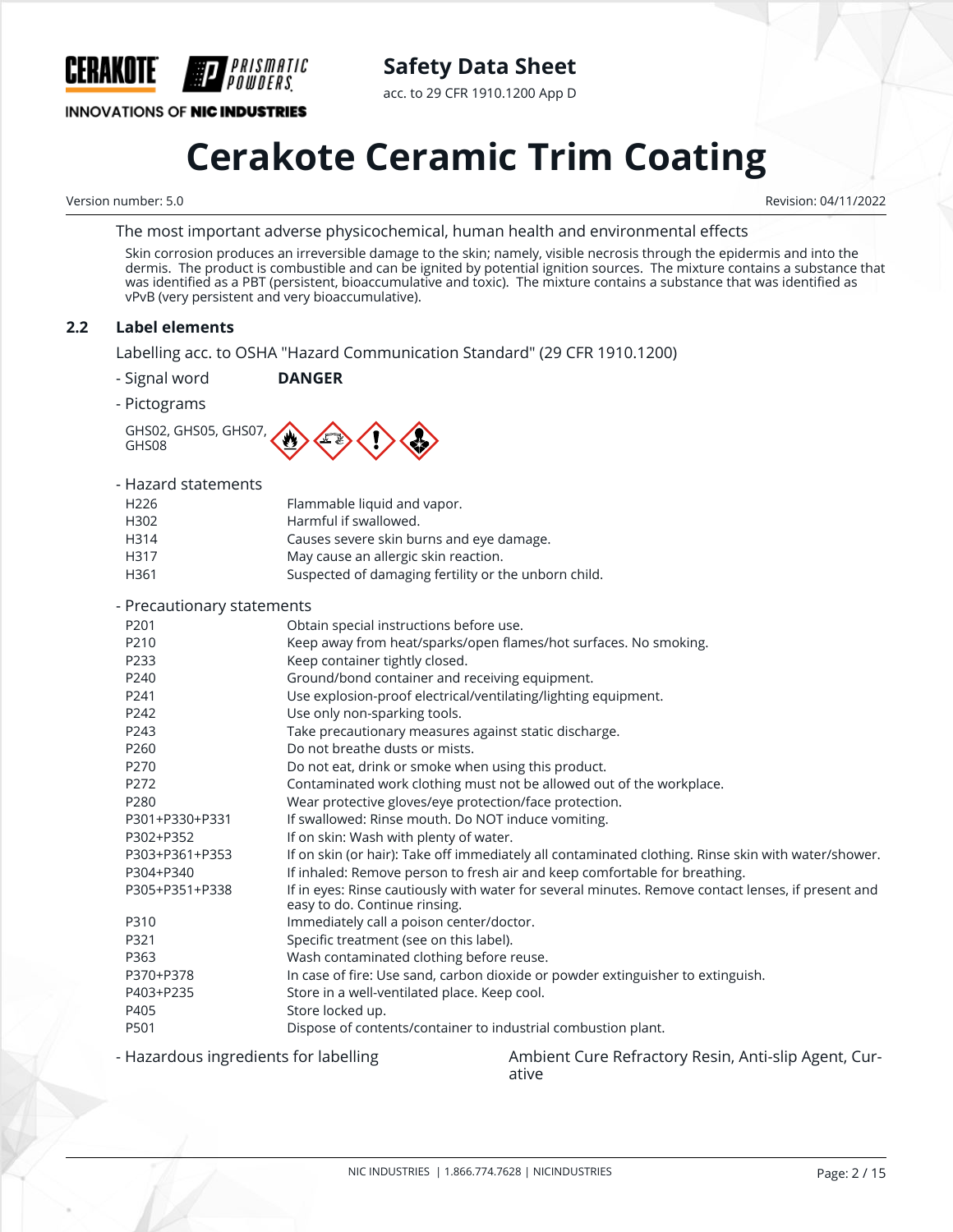

### **Safety Data Sheet**

acc. to 29 CFR 1910.1200 App D

### **Cerakote Ceramic Trim Coating**

Version number: 5.0 Revision: 04/11/2022

#### **2.3 Other hazards**

Hazards not otherwise classified

May be harmful in contact with skin (GHS category 5: acutely toxic - dermal). Very toxic to aquatic life with long lasting effects (GHS category 1: aquatic toxicity - acute and/or chronic).

#### Results of PBT and vPvB assessment

Containing a PBT-/vPvB-substance in a concentration of  $\geq 0.1\%$ .

#### **SECTION 3: Composition/information on ingredients**

#### **3.1 Substances**

Not relevant (mixture)

#### **3.2 Mixtures**

#### Description of the mixture

| Name of substance             | <b>Identifier</b>             | $Wt\%$    |
|-------------------------------|-------------------------------|-----------|
| Ambient Cure Refractory Resin | CAS No<br><b>Trade Secret</b> | $50 - 75$ |
| Rheology Modifier             | CAS No<br><b>Trade Secret</b> | $10 - 25$ |
| Silicon Based Carrier Solvent | CAS No<br><b>Trade Secret</b> | $10 - 25$ |
| Curative                      | CAS No<br><b>Trade Secret</b> | $10 - 25$ |
| Anti-slip Agent               | CAS No<br><b>Trade Secret</b> | $1 - 5$   |

\*\* Trade Secret: In accordance with OSHA Hazard Communication Standard 29 CFR 1910.1200(i) and in accordance with the United Nations Globally Harmonized System of Classification and Labeling of Chemicals (GHS), the specific identity and/or exact percentage (concentration) of the composition has been withheld as a "Trade Secret."

#### **SECTION 4: First-aid measures**

#### **4.1 Description of first-aid measures**

#### General notes

Do not leave affected person unattended. Remove victim out of the danger area. Keep affected person warm, still and covered. Take off immediately all contaminated clothing. In all cases of doubt, or when symptoms persist, seek medical advice. In case of unconsciousness place person in the recovery position. Never give anything by mouth.

#### Following inhalation

If breathing is irregular or stopped, immediately seek medical assistance and start first aid actions. In case of respiratory tract irritation, consult a physician. Provide fresh air.

#### Following skin contact

Wash with plenty of soap and water.

#### Following eye contact

Remove contact lenses, if present and easy to do. Continue rinsing. Irrigate copiously with clean, fresh water for at least 10 minutes, holding the eyelids apart.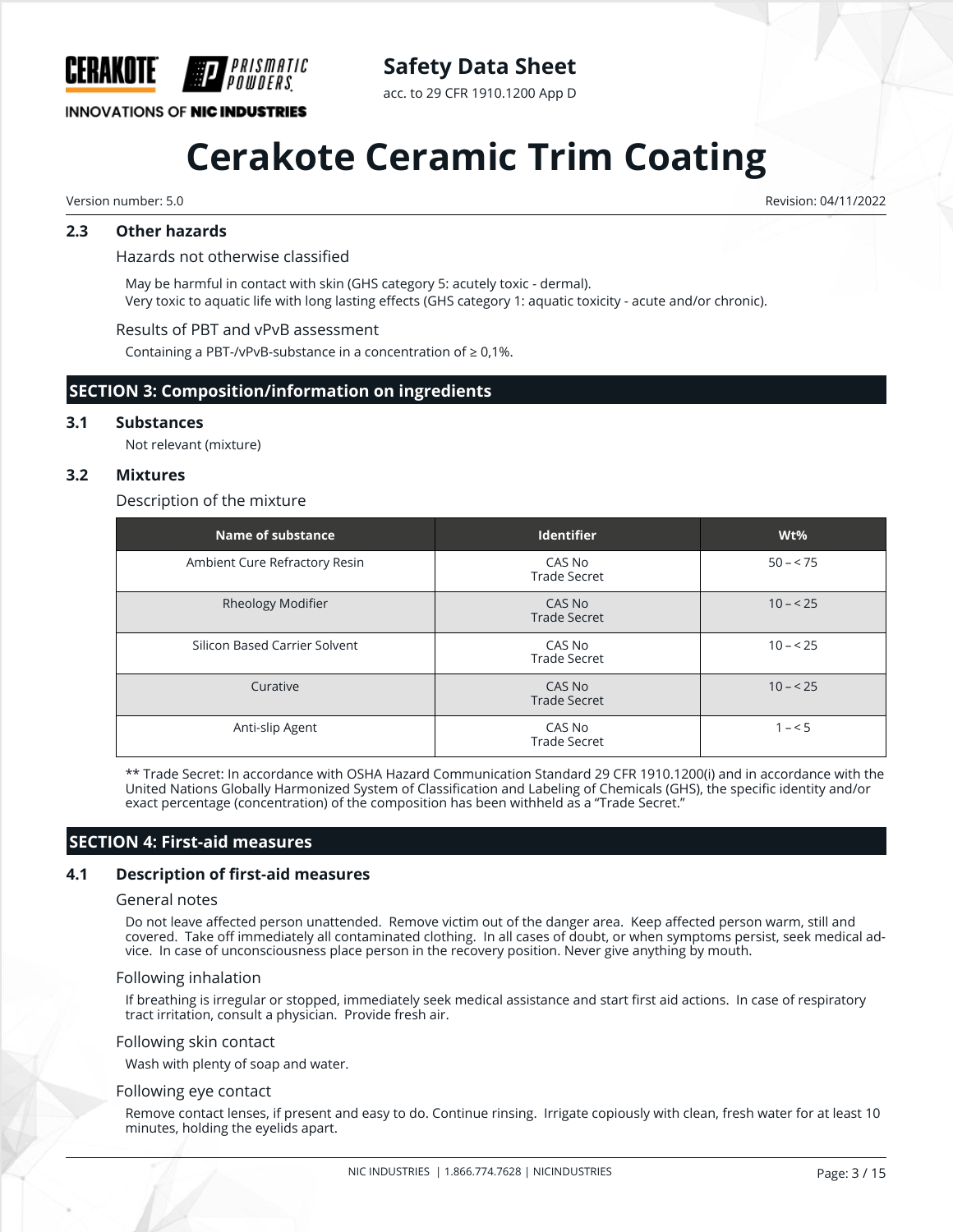

### **Safety Data Sheet**

acc. to 29 CFR 1910.1200 App D

## **Cerakote Ceramic Trim Coating**

Version number: 5.0 Revision: 04/11/2022

Following ingestion

Rinse mouth with water (only if the person is conscious). Do NOT induce vomiting.

- **4.2 Most important symptoms and effects, both acute and delayed** Symptoms and effects are not known to date.
- **4.3 Indication of any immediate medical attention and special treatment needed** None.

#### **SECTION 5: Fire-fighting measures**

#### **5.1 Extinguishing media**

Suitable extinguishing media

Water spray, BC-powder, Carbon dioxide (CO2)

Unsuitable extinguishing media

Water jet

#### **5.2 Special hazards arising from the substance or mixture**

In case of insufficient ventilation and/or in use, may form flammable/explosive vapor-air mixture. Solvent vapors are heavier than air and may spread along floors. Places which are not ventilated, e.g. unventilated below ground level areas such as trenches, conduits and shafts, are particularly prone to the presence of flammable substances or mixtures.

#### Hazardous combustion products

Nitrogen oxides (NOx), Carbon monoxide (CO), Carbon dioxide (CO2)

#### **5.3 Advice for firefighters**

In case of fire and/or explosion do not breathe fumes. Coordinate firefighting measures to the fire surroundings. Do not allow firefighting water to enter drains or water courses. Collect contaminated firefighting water separately. Fight fire with normal precautions from a reasonable distance.

#### **SECTION 6: Accidental release measures**

#### **6.1 Personal precautions, protective equipment and emergency procedures**

For non-emergency personnel

Remove persons to safety.

#### For emergency responders

Wear breathing apparatus if exposed to vapors/dust/aerosols/gases.

#### **6.2 Environmental precautions**

Keep away from drains, surface and ground water. Retain contaminated washing water and dispose of it. If substance has entered a water course or sewer, inform the responsible authority.

#### **6.3 Methods and material for containment and cleaning up**

Advice on how to contain a spill

Covering of drains.

#### Advice on how to clean up a spill

Wipe up with absorbent material (e.g. cloth, fleece). Collect spillage: sawdust, kieselgur (diatomite), sand, universal binder.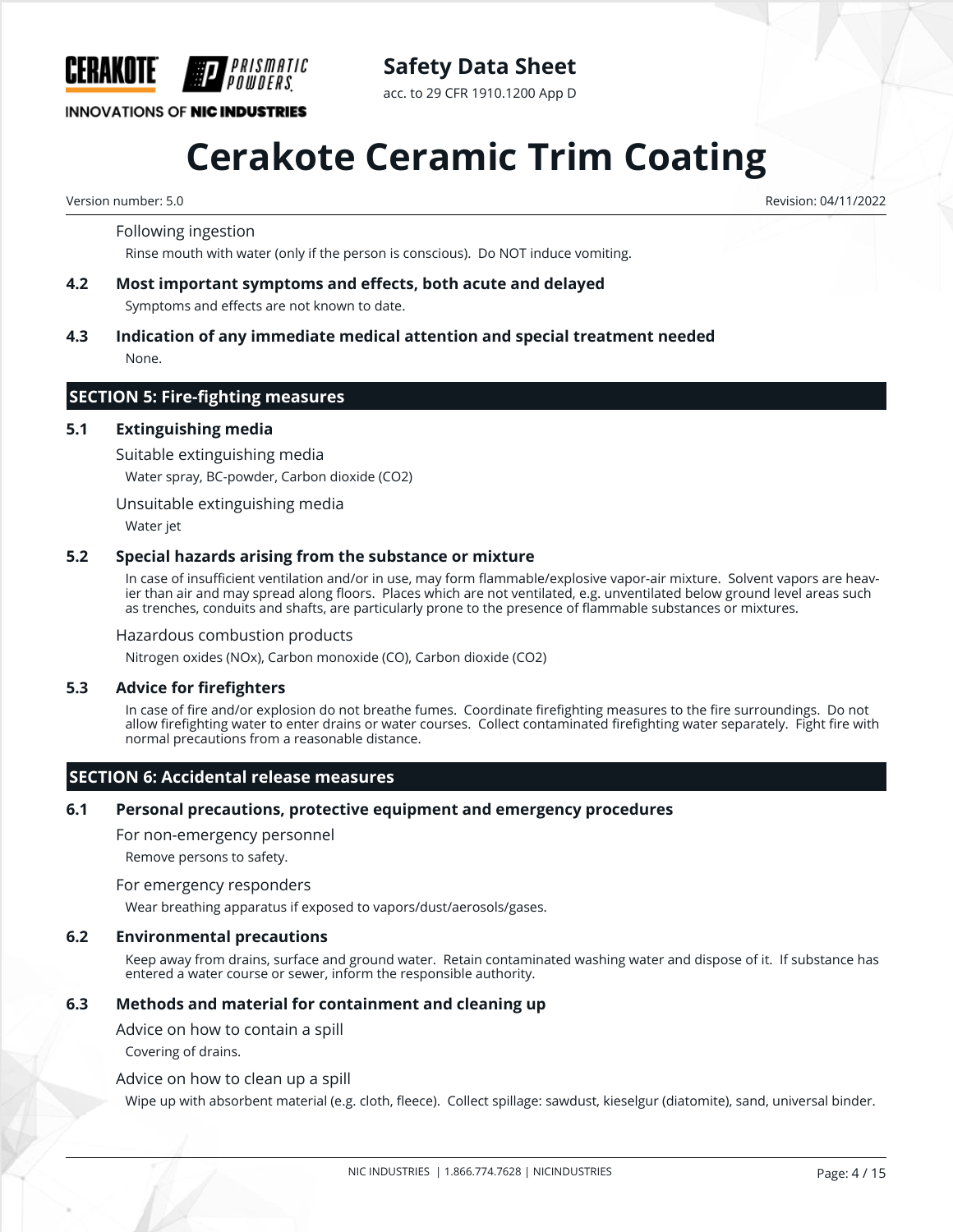

**Safety Data Sheet**

acc. to 29 CFR 1910.1200 App D

## **Cerakote Ceramic Trim Coating**

Version number: 5.0 Revision: 04/11/2022

Appropriate containment techniques

Use of adsorbent materials.

Other information relating to spills and releases

Place in appropriate containers for disposal. Ventilate affected area.

#### **6.4 Reference to other sections**

Hazardous combustion products: see section 5. Personal protective equipment: see section 8. Incompatible materials: see section 10. Disposal considerations: see section 13.

#### **SECTION 7: Handling and storage**

#### **7.1 Precautions for safe handling**

#### Recommendations

- Measures to prevent fire as well as aerosol and dust generation

Use local and general ventilation. Avoidance of ignition sources. Keep away from sources of ignition - No smoking. Take precautionary measures against static discharge. Use only in well-ventilated areas. Due to danger of explosion, prevent leakage of vapours into cellars, flues and ditches. Ground/bond container and receiving equipment. Use explosion-proof electrical/ventilating/lighting/equipment. Use only non-sparking tools.

#### - Specific notes/details

Places which are not ventilated, e.g. unventilated below ground level areas such as trenches, conduits and shafts, are particularly prone to the presence of flammable substances or mixtures. Vapors are heavier than air, spread along floors and form explosive mixtures with air. Vapors may form explosive mixtures with air.

#### Advice on general occupational hygiene

Wash hands after use. Do not eat, drink and smoke in work areas. Remove contaminated clothing and protective equipment before entering eating areas. Never keep food or drink in the vicinity of chemicals. Never place chemicals in containers that are normally used for food or drink. Keep away from food, drink and animal feedingstuffs.

#### **7.2 Conditions for safe storage, including any incompatibilities**

Managing of associated risks

- Explosive atmospheres

Keep container tightly closed and in a well-ventilated place. Use local and general ventilation. Keep cool. Protect from sunlight.

- Flammability hazards

Keep away from sources of ignition - No smoking. Keep away from heat, hot surfaces, sparks, open flames and other ignition sources. No smoking. Take precautionary measures against static discharge. Protect from sunlight.

- Ventilation requirements

Use local and general ventilation. Ground/bond container and receiving equipment.

- Packaging compatibilities

Only packagings which are approved (e.g. acc. to the Dangerous Goods Regulations) may be used.

#### **7.3 Specific end use(s)**

See section 16 for a general overview.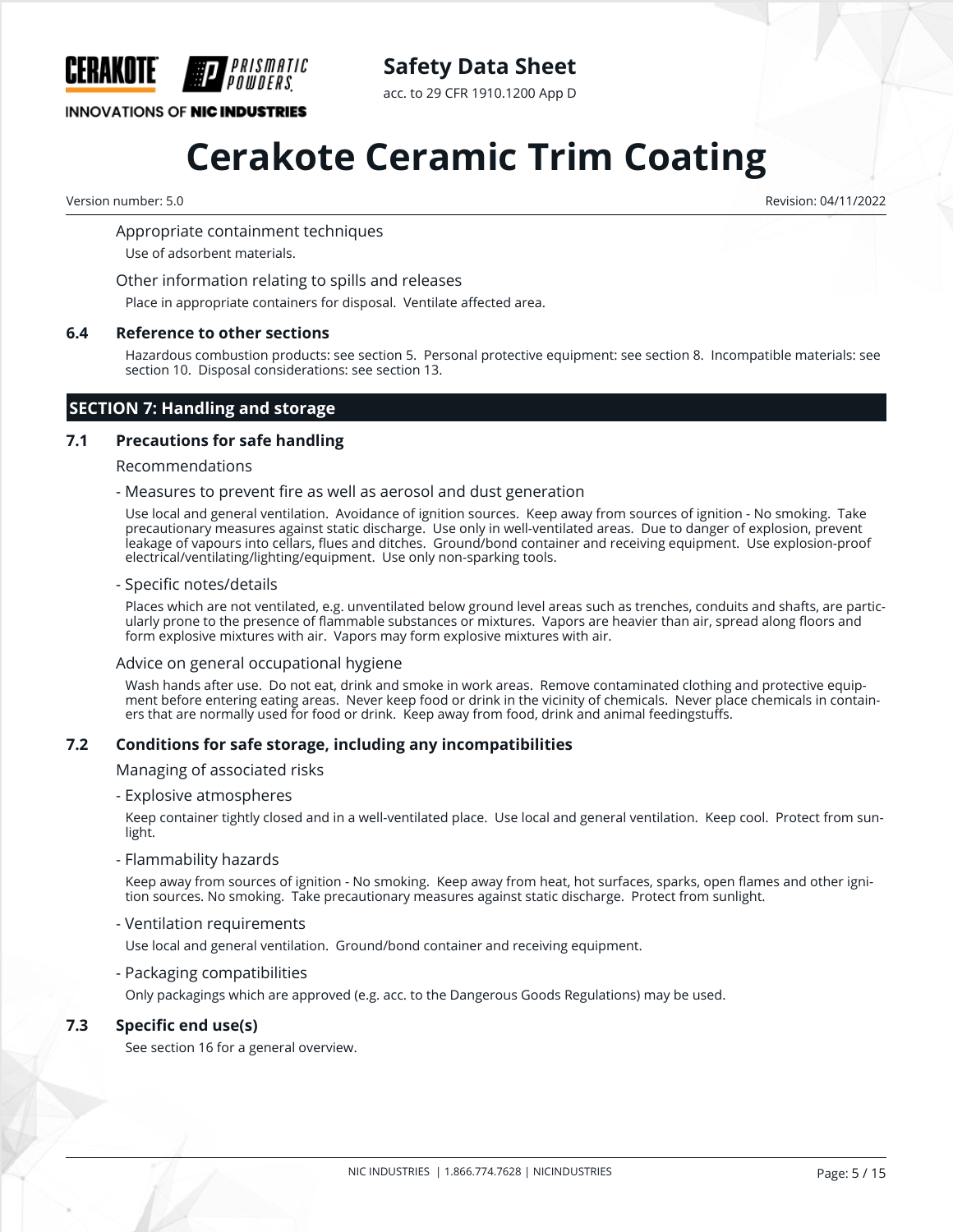

### **Safety Data Sheet**

acc. to 29 CFR 1910.1200 App D

## **Cerakote Ceramic Trim Coating**

Version number: 5.0 Revision: 04/11/2022

#### **SECTION 8: Exposure controls/personal protection**

#### **8.1 Control parameters**

This information is not available.

#### **8.2 Exposure controls**

Appropriate engineering controls

General ventilation.

#### Individual protection measures (personal protective equipment)

#### Eye/face protection

Wear eye/face protection.

Skin protection

#### - Hand protection

Wear suitable gloves. Chemical protection gloves are suitable, which are tested according to EN 374. Check leak-tightness/ impermeability prior to use. In the case of wanting to use the gloves again, clean them before taking off and air them well. For special purposes, it is recommended to check the resistance to chemicals of the protective gloves mentioned above together with the supplier of these gloves.

#### - Other protection measures

Take recovery periods for skin regeneration. Preventive skin protection (barrier creams/ointments) is recommended. Wash hands thoroughly after handling.

#### Respiratory protection

In case of inadequate ventilation wear respiratory protection.

#### Environmental exposure controls

Use appropriate container to avoid environmental contamination. Keep away from drains, surface and ground water.

#### **SECTION 9: Physical and chemical properties**

#### **9.1 Information on basic physical and chemical properties**

#### **Appearance**

| Physical state | Moistened towelette   |
|----------------|-----------------------|
| Color          | White                 |
| Particle       | Not relevant (liquid) |
| Odor           | Ammoniacal            |

#### **Other safety parameters**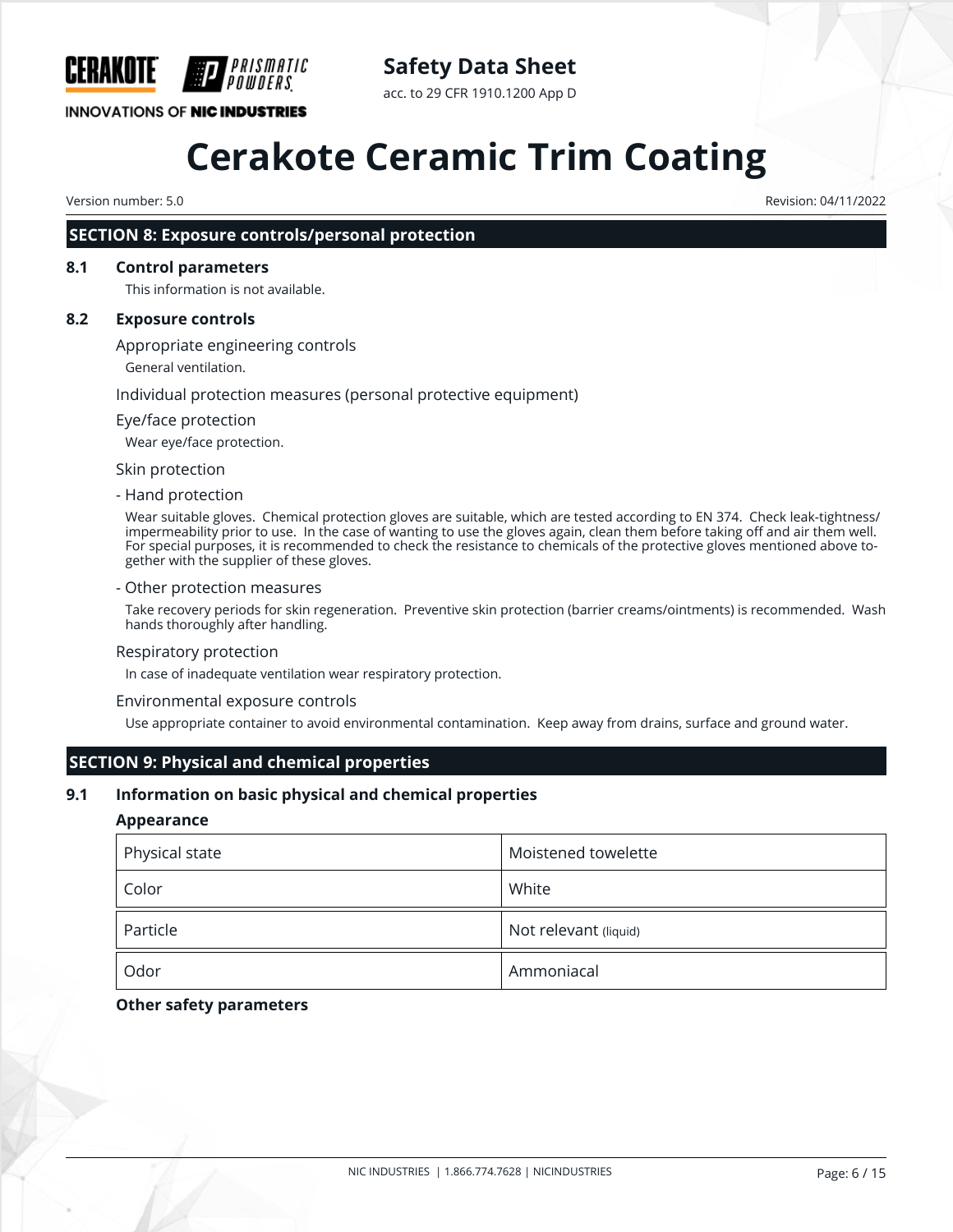

*PRISMATIC<br>Powders* 

**Safety Data Sheet**

acc. to 29 CFR 1910.1200 App D

## **Cerakote Ceramic Trim Coating**

Version number: 5.0 Revision: 04/11/2022

| pH (value)                              | Not determined  |
|-----------------------------------------|-----------------|
| Melting point/freezing point            | Not determined  |
| Initial boiling point and boiling range | >65 °C          |
| Flash point                             | >30 °C          |
| Evaporation rate                        | Not determined  |
| Flammability (solid, gas)               | Not relevant    |
| Vapor pressure                          | 530 Pa at 25 °C |
| Density                                 | Not determined  |
| Vapor density                           | Not determined  |
| Relative density                        | Not available   |
| Solubility(ies)                         | Not determined  |
| Partition coefficient                   |                 |
| - n-octanol/water (log KOW)             | Not available   |
| Auto-ignition temperature               | 270 °C          |
| Viscosity                               | Not determined  |
| Explosive properties                    | None            |
| Oxidizing properties                    | None            |

#### **9.2 Other information**

| Temperature class (USA, acc. to NEC 500) | T2B (maximum permissible surface temperature on the equip-<br>ment: 260°C) |
|------------------------------------------|----------------------------------------------------------------------------|

#### **SECTION 10: Stability and reactivity**

#### **10.1 Reactivity**

Concerning incompatibility: see below "Conditions to avoid" and "Incompatible materials". The mixture contains reactive substance(s). Risk of ignition. Reacts with water.

#### If heated:

Risk of ignition.

#### **10.2 Chemical stability**

See below "Conditions to avoid".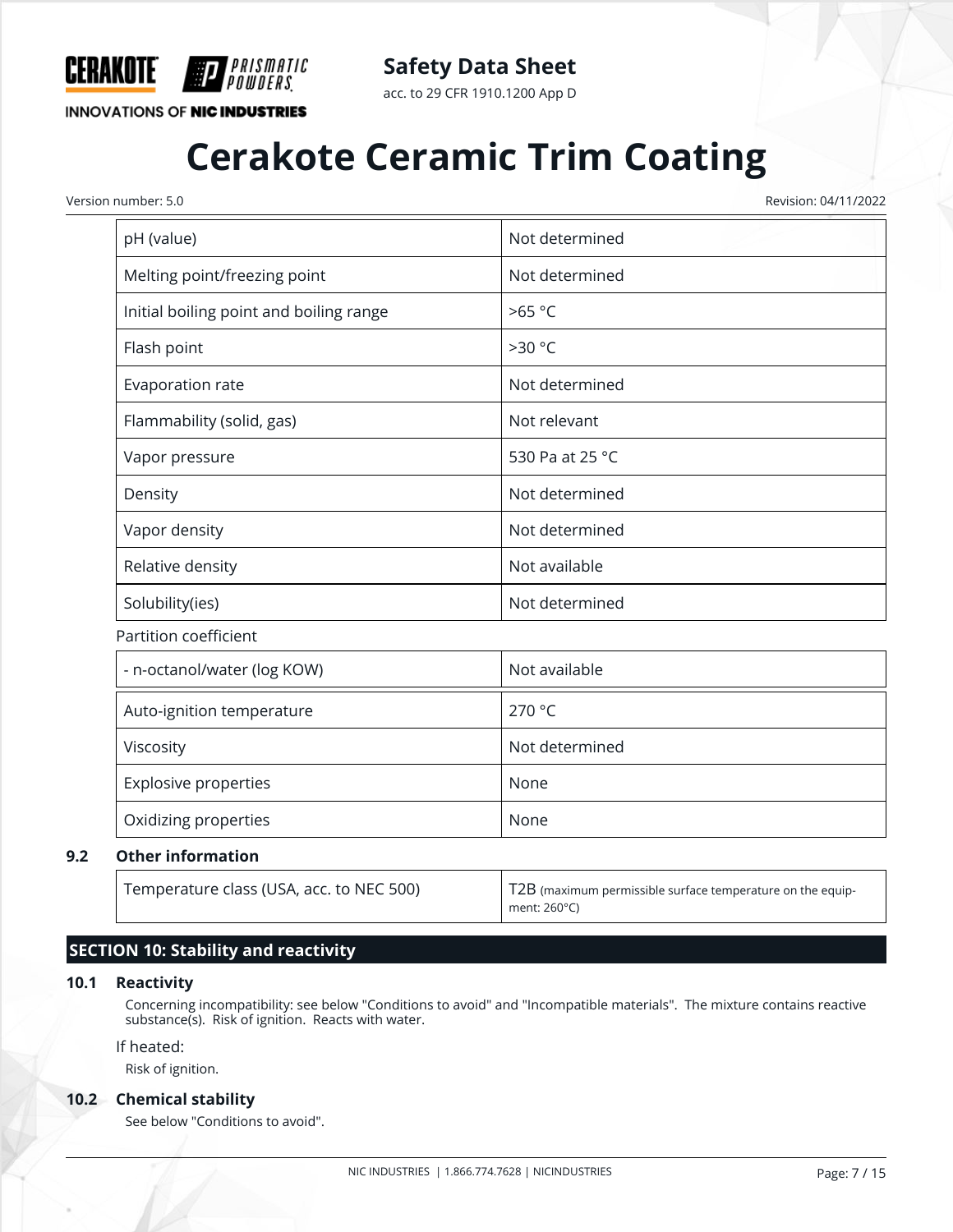

### **Safety Data Sheet**

acc. to 29 CFR 1910.1200 App D

## **Cerakote Ceramic Trim Coating**

Version number: 5.0 Revision: 04/11/2022

#### **10.3 Possibility of hazardous reactions**

No known hazardous reactions.

#### **10.4 Conditions to avoid**

Keep away from heat, hot surfaces, sparks, open flames and other ignition sources. No smoking.

Hints to prevent fire or explosion

Use explosion-proof electrical/ventilating/lighting/equipment. Use only non-sparking tools. Take precautionary measures against static discharge.

#### **10.5 Incompatible materials**

Oxidizers.

#### **10.6 Hazardous decomposition products**

Reasonably anticipated hazardous decomposition products produced as a result of use, storage, spill and heating are not known. Hazardous combustion products: see section 5.

#### **SECTION 11: Toxicological information**

#### **11.1 Information on toxicological effects**

Test data are not available for the complete mixture.

#### Classification procedure

The method for classification of the mixture is based on ingredients of the mixture (additivity formula).

#### **Classification acc. to OSHA "Hazard Communication Standard" (29 CFR 1910.1200)**

Acute toxicity

Harmful if swallowed.

GHS of the United Nations, annex 4: May be harmful in contact with skin.

- Acute toxicity estimate (ATE)

Oral 600  $\frac{mg}{kg}$ 

| Acute toxicity estimate (ATE) of components of the mixture                |              |      |                          |  |  |  |
|---------------------------------------------------------------------------|--------------|------|--------------------------|--|--|--|
| Name of substance<br><b>CAS No</b><br><b>ATE</b><br><b>Exposure route</b> |              |      |                          |  |  |  |
| Ambient Cure Refractory Resin                                             | Trade Secret | Oral | $>300$ mg/ <sub>kg</sub> |  |  |  |

#### Skin corrosion/irritation

Causes severe skin burns and eye damage.

#### Serious eye damage/eye irritation

Causes serious eye damage.

#### Respiratory or skin sensitization

May cause an allergic skin reaction.

#### Germ cell mutagenicity

Shall not be classified as germ cell mutagenic.

#### Carcinogenicity

Shall not be classified as carcinogenic.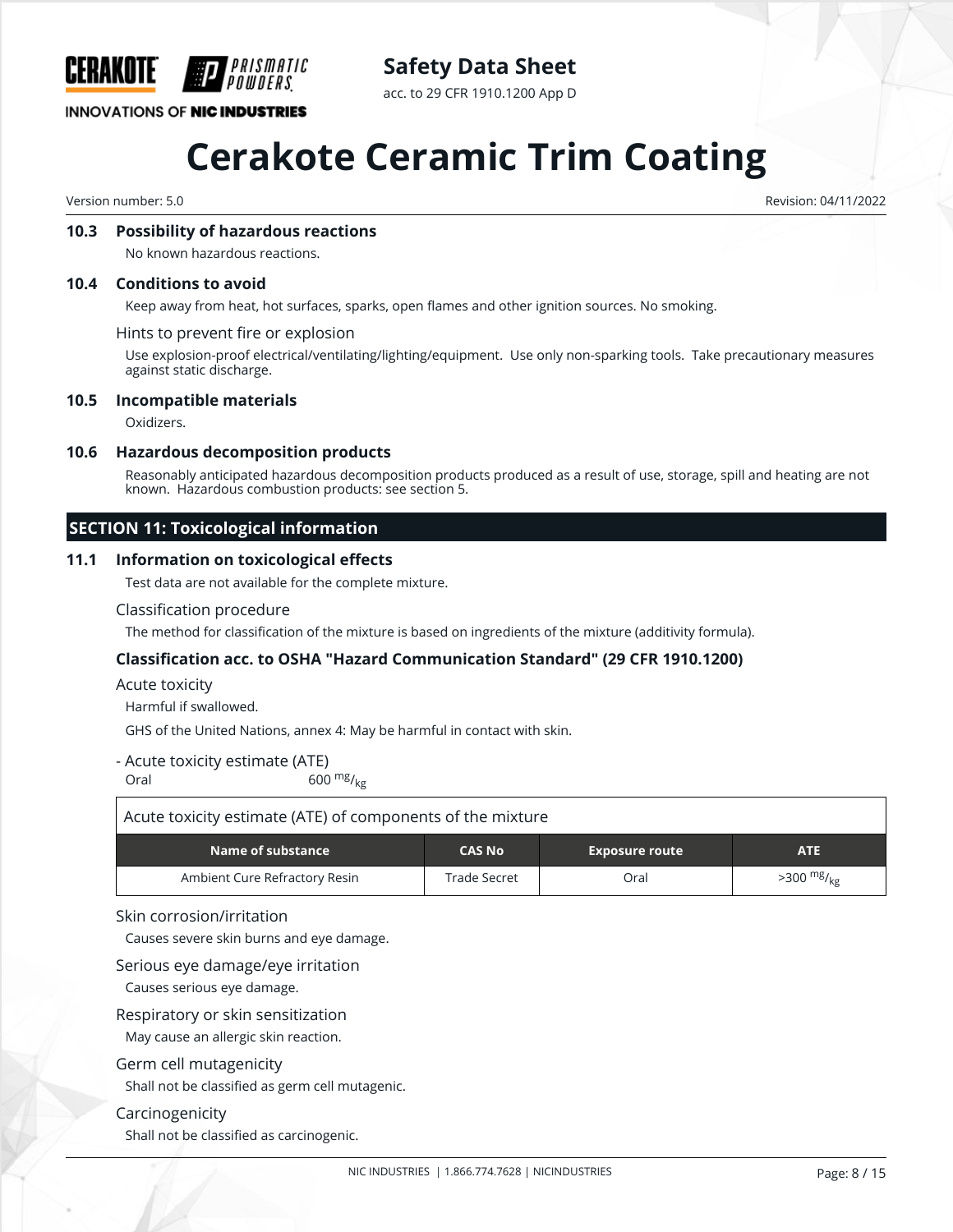

**Safety Data Sheet**

acc. to 29 CFR 1910.1200 App D

## **Cerakote Ceramic Trim Coating**

Version number: 5.0 Revision: 04/11/2022

Reproductive toxicity

Suspected of damaging the unborn child. Suspected of damaging fertility.

Specific target organ toxicity - single exposure

PRISMATIC

Shall not be classified as a specific target organ toxicant (single exposure).

Specific target organ toxicity - repeated exposure

Shall not be classified as a specific target organ toxicant (repeated exposure).

Aspiration hazard

Shall not be classified as presenting an aspiration hazard.

#### **SECTION 12: Ecological information**

#### **12.1 Toxicity**

 $\Gamma$ 

Very toxic to aquatic life with long lasting effects.

| Aquatic toxicity (acute) of components of the mixture |                     |                   |                                     |                       |                      |  |  |
|-------------------------------------------------------|---------------------|-------------------|-------------------------------------|-----------------------|----------------------|--|--|
| <b>Name of substance</b>                              | <b>CAS No</b>       | <b>Endpoint</b>   | Value                               | <b>Species</b>        | <b>Exposure time</b> |  |  |
| Ambient Cure Refractory<br>Resin                      | Trade Secret        | <b>LC50</b>       | 57.1 $mg/1$                         | Zebra fish            | 96 h                 |  |  |
| <b>Rheology Modifier</b>                              | Trade Secret        | <b>LC50</b>       | $>19$ <sup>µg</sup> / <sub>1</sub>  | <b>Fish</b>           | 96 h                 |  |  |
| Rheology Modifier                                     | <b>Trade Secret</b> | <b>EC50</b>       | $>20$ <sup>µg</sup> / <sub>1</sub>  | Aquatic invertebrates | 48 h                 |  |  |
| Rheology Modifier                                     | Trade Secret        | ErC <sub>50</sub> | $>9.4$ <sup>µg</sup> / <sub>1</sub> | Algae                 | 72 h                 |  |  |
| Curative                                              | Trade Secret        | <b>LC50</b>       | $57 \frac{mg}{l}$                   | Fish                  | 96 h                 |  |  |
| Curative                                              | Trade Secret        | <b>EC50</b>       | $>100$ mg/                          | Aquatic invertebrates | 48 h                 |  |  |
| Curative                                              | <b>Trade Secret</b> | ErC50             | $31 \frac{mg}{l}$                   | Algae                 | 72 h                 |  |  |

Aquatic toxicity (chronic) of components of the mixture

| Name of substance | <b>CAS No</b>       | <b>Endpoint</b>  | <b>Value</b>                       | <b>Species</b>        | <b>Exposure time</b> |
|-------------------|---------------------|------------------|------------------------------------|-----------------------|----------------------|
| Rheology Modifier | Trade Secret        | <b>EC50</b>      | $>15$ <sup>µg</sup> / <sub>i</sub> | Aquatic invertebrates | 21 <sub>d</sub>      |
| Curative          | <b>Trade Secret</b> | EC <sub>50</sub> | 1,000 <sup>mg</sup> /ı             | Microorganisms        | 3 <sub>h</sub>       |

#### **12.2 Persistence and degradability**

Data are not available.

#### **12.3 Bioaccumulative potential**

The substance fulfills the very bioaccumulative criterion.

#### **12.4 Mobility in soil**

Data are not available.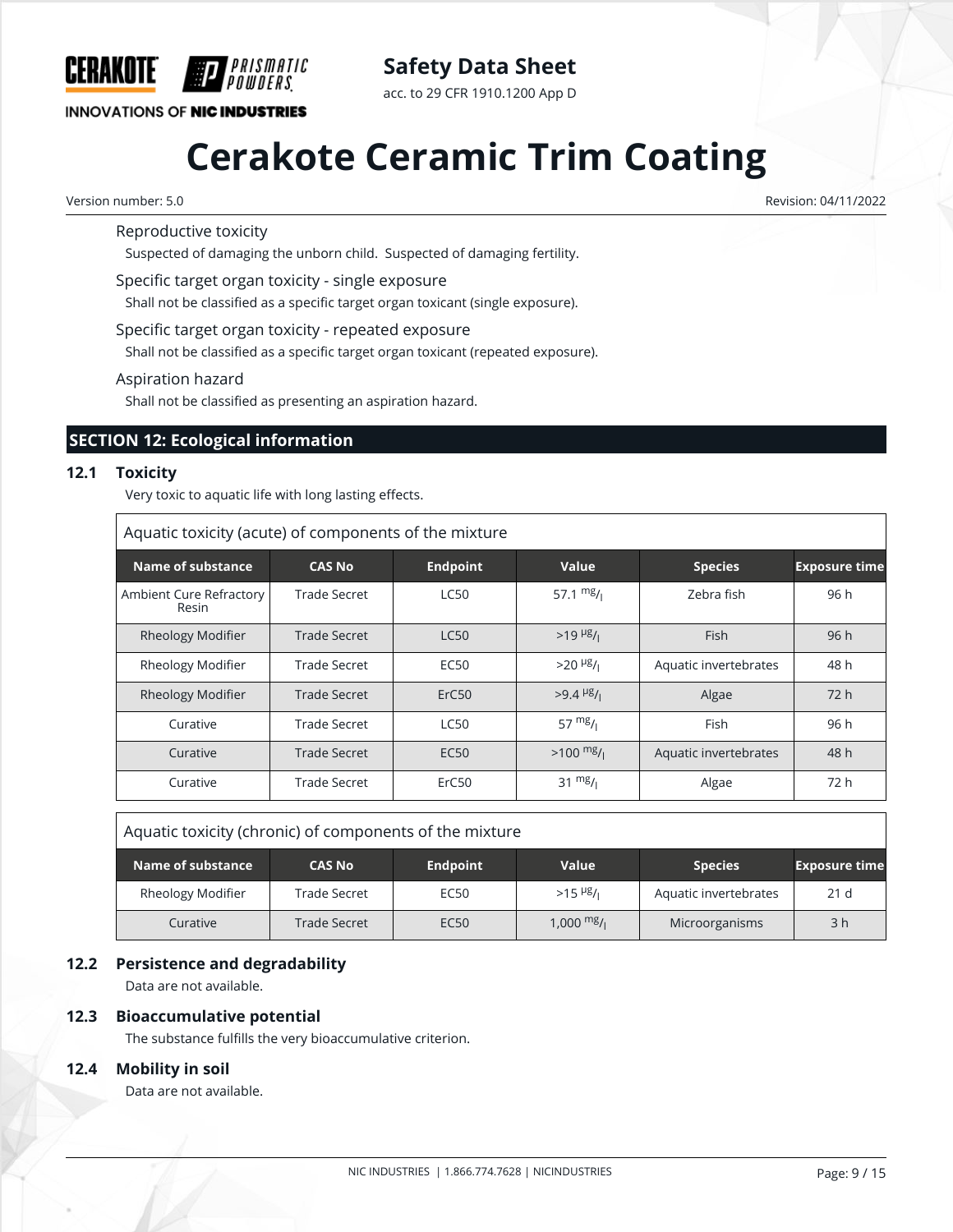

### **Safety Data Sheet**

acc. to 29 CFR 1910.1200 App D

## **Cerakote Ceramic Trim Coating**

Version number: 5.0 Revision: 04/11/2022

#### **12.5 Results of PBT and vPvB assessment**

The mixture contains a substance that was identified as a PBT (persistent, bioaccumulative and toxic). The mixture contains a substance that was identified as vPvB (very persistent and very bioaccumulative).

#### **12.6 Endocrine disrupting properties**

None of the ingredients are listed.

#### **12.7 Other adverse effects**

Data are not available.

#### **SECTION 13: Disposal considerations**

#### **13.1 Waste treatment methods**

Waste treatment-relevant information

Solvent reclamation/regeneration. RCRA Waste Codes: D001, D002.

#### Sewage disposal-relevant information

Do not empty into drains. Avoid release to the environment. Refer to special instructions/safety data sheets.

#### Waste treatment of containers/packages

Only packagings which are approved (e.g. acc. to DOT) may be used. Completely emptied packages can be recycled. Handle contaminated packages in the same way as the substance itself.

#### **Remarks**

Please consider the relevant national or regional provisions. Waste shall be separated into the categories that can be handled separately by the local or national waste management facilities.

#### **SECTION 14: Transport information**

| 14.1 | UN number                              |                                                  |
|------|----------------------------------------|--------------------------------------------------|
|      | <b>DOT</b>                             | <b>UN 3175</b>                                   |
|      | IMDG-Code                              | <b>UN 3175</b>                                   |
|      | <b>ICAO-TI</b>                         | <b>UN 3175</b>                                   |
| 14.2 | UN proper shipping name                |                                                  |
|      | <b>DOT</b>                             | Solids containing flammable liquid, n.o.s.       |
|      | IMDG-Code                              | SOLIDS CONTAINING FLAMMABLE LIQUID, N.O.S.       |
|      | <b>ICAO-TI</b>                         | Solids containing flammable liquid, n.o.s.       |
|      | Technical name (hazardous ingredients) | Rheology Modifier, Ambient Cure Refractory Resin |
| 14.3 | <b>Transport hazard class(es)</b>      |                                                  |
|      | <b>DOT</b>                             | 4.1                                              |
|      | IMDG-Code                              | 4.1                                              |
|      | <b>ICAO-TI</b>                         | 4.1                                              |
| 14.4 | <b>Packing group</b>                   |                                                  |
|      | <b>DOT</b>                             | $\mathbf{II}$                                    |
|      | IMDG-Code                              | Ш                                                |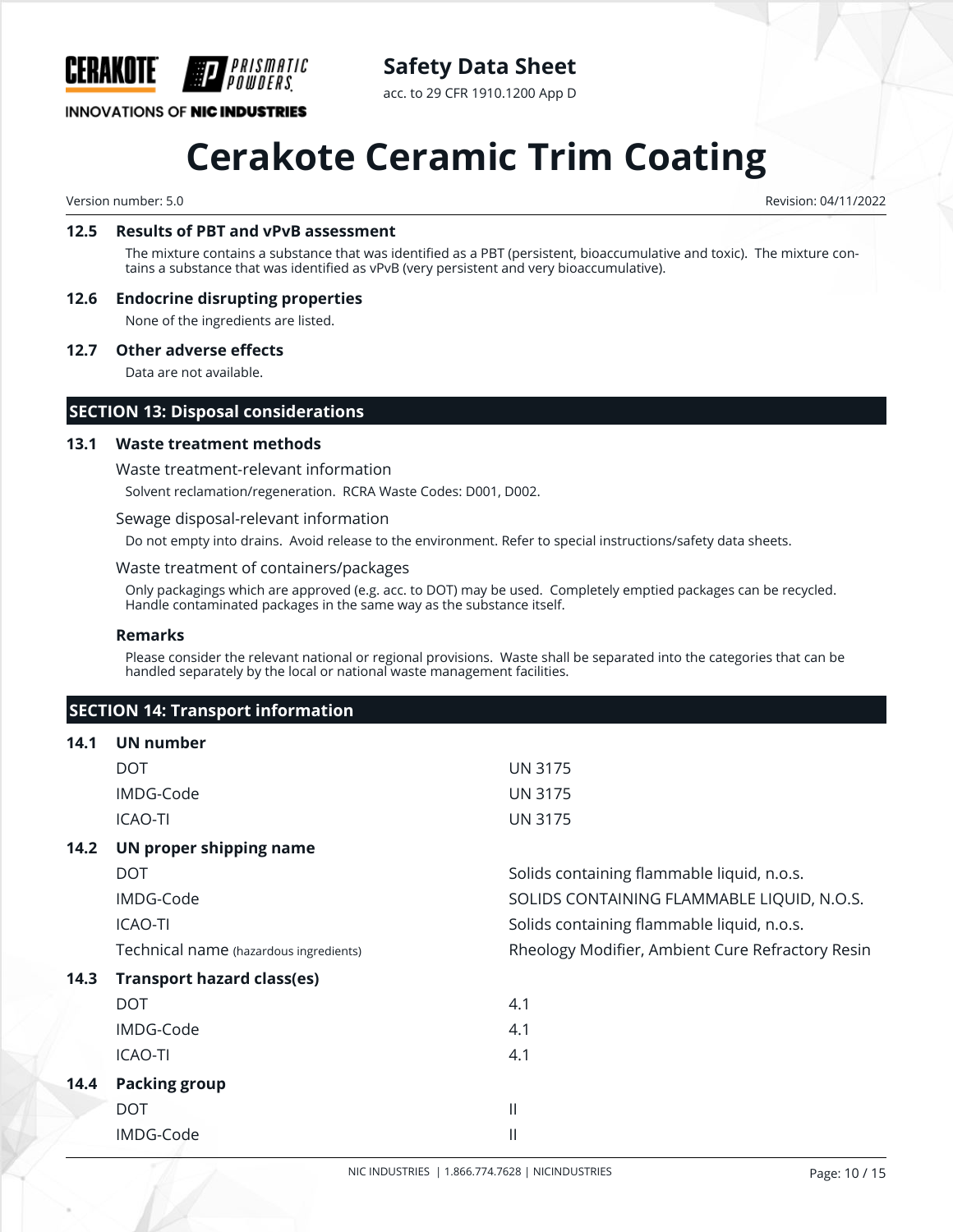

NIC INDUSTRIES | 1.866.774.7628 | NICINDUSTRIES Page: 11 / 15

| ۵٠ |  |  |
|----|--|--|

**INNOVATIONS OF NIC INDUSTRIES** 

# **Cerakote Ceramic Trim Coating**

**Safety Data Sheet** acc. to 29 CFR 1910.1200 App D

Version number: 5.0 Revision: 04/11/2022

ICAO-TI il controlle a controlle a controlle a controlle a controlle a controlle a controlle a controlle a con

Environmentally hazardous substance (aquatic environment)

*'PRISMATIC* 

**14.6 Special precautions for user**

There is no additional information.

### **14.7 Transport in bulk according to Annex II of MARPOL and the IBC Code**

The cargo is not intended to be carried in bulk.

#### **Information for each of the UN Model Regulations**

#### **Transport of dangerous goods by road or rail (49 CFR US DOT) - Additional information**

Particulars in the shipper's declaration UN3175, Solids containing flammable liquid, n.o.s.,

Danger label(s) and the control of the distribution of the 4.1, fish and tree

Environmental hazards yes (hazardous to the aquatic environment) Special provisions (SP) 47, IB6, IP2, T3, TP33 ERG No 133

#### Remarks

Special Provision 47: Mixtures of solids that are not subject to this subchapter and flammable liquids may be transported under this entry without first applying the classification criteria of Division 4.1, provided there is no free liquid visible at the time the material is loaded or at the time the packaging or transport unit is closed. Except when the liquids are fully absorbed in solid material contained in sealed bags, for single packagings, each packaging must correspond to a design type that has passed a leakproofness test at the Packing Group II level. Small inner packagings consisting of sealed packets and articles containing less than 10 mL of a Class 3 liquid in Packing Group II or III absorbed onto a solid material are not subject to this subchapter provided there is no free liquid in the packet or article.

#### **International Maritime Dangerous Goods Code (IMDG) - Additional information**

| Marine pollutant            | VeS (hazardous to the aquatic environment) (Rheology Modifier) |  |
|-----------------------------|----------------------------------------------------------------|--|
| Danger label(s)             | 4.1, fish and tree                                             |  |
| $\mathbf{\mathbf{\hat{E}}}$ |                                                                |  |
| Special provisions (SP)     | 216, 274                                                       |  |
| Excepted quantities (EQ)    | E <sub>2</sub>                                                 |  |
| Limited quantities (LQ)     | 1 kg                                                           |  |
| EmS                         | $F-A, S-I$                                                     |  |
| Stowage category            | B                                                              |  |

**14.5 Environmental hazards hazardous to the aquatic environment** Rheology Modifier

4.1, II, environmentally hazardous

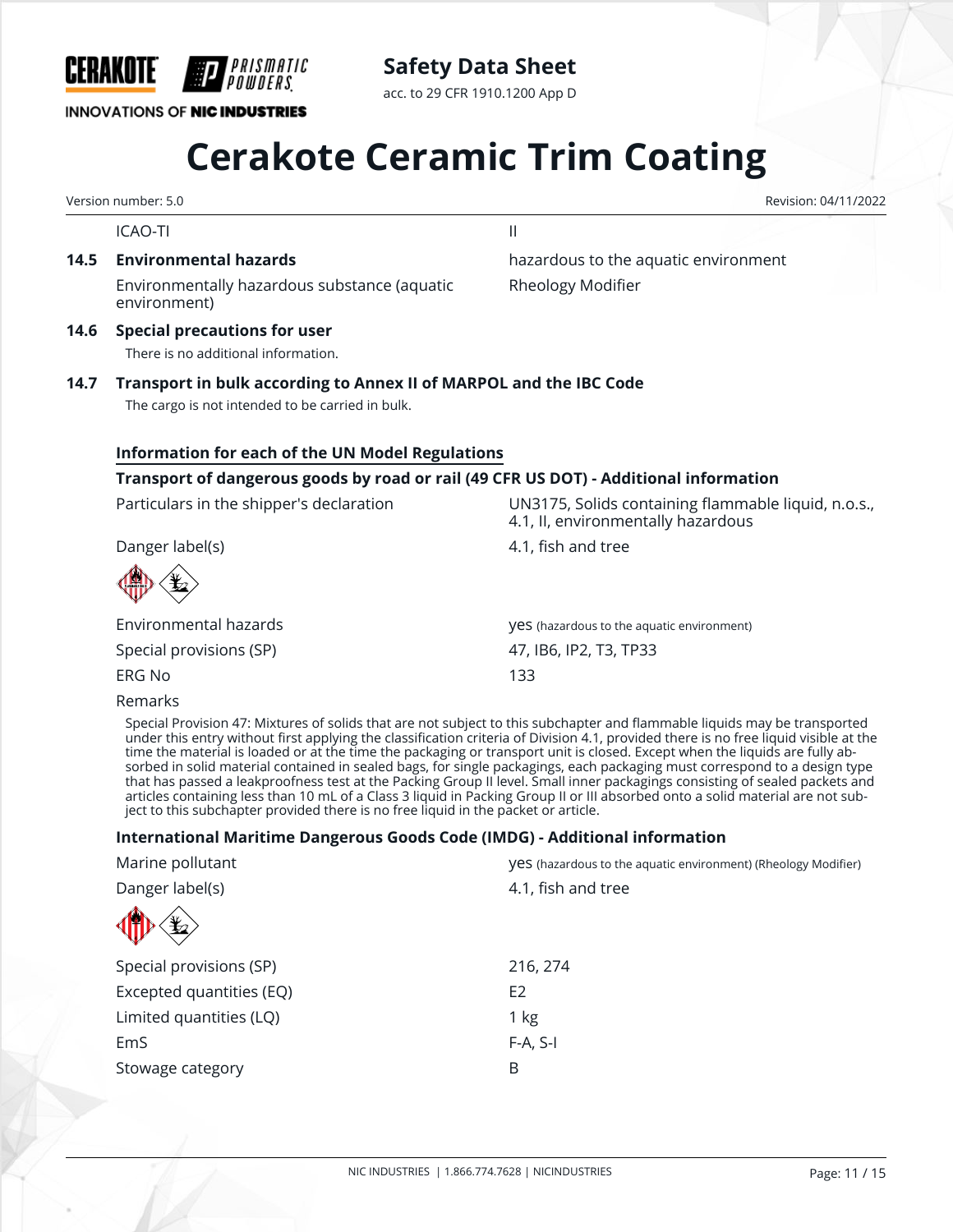

**Safety Data Sheet**

acc. to 29 CFR 1910.1200 App D

## **Cerakote Ceramic Trim Coating**

Version number: 5.0 Revision: 04/11/2022

### **International Civil Aviation Organization (ICAO-IATA/DGR) - Additional information** Environmental hazards yes (hazardous to the aquatic environment) Danger label(s) and the same state of the state of the state of the state of the state of the state of the state of the state of the state of the state of the state of the state of the state of the state of the state of th Special provisions (SP) and the set of the set of the A46 Excepted quantities (EQ) E2

Remarks

 Special Provision A46: Mixtures of solids which are not subject to these Instructions and flammable liquids may be transported under this entry without first applying the classification criteria of Division 4.1, providing there is no free liquid visible at the time the substance is packaged and, for single packagings, the packaging must pass a leakproofness test at the Packing Group II level. Sealed packets and articles containing less than 10 mL of a Packing Group II or III flammable liquid absorbed into a solid material are not subject to these Instructions provided there is no free liquid in the packet or articles.

#### **SECTION 15: Regulatory information**

#### **15.1 Safety, health and environmental regulations specific for the product in question**

**National regulations (United States)**

**Toxic Substance Control Act (TSCA)** All ingredients are listed

#### **Superfund Amendment and Reauthorization Act (SARA TITLE III )**

Limited quantities (LQ) 5 kg

- The List of Extremely Hazardous Substances and Their Threshold Planning Quantities (EPCRA Section 302, 304)

None of the ingredients are listed.

- Specific Toxic Chemical Listings (EPCRA Section 313) None of the ingredients are listed.

#### **Comprehensive Environmental Response, Compensation, and Liability Act (CERCLA)**

- List of Hazardous Substances and Reportable Quantities (CERCLA section 102a) (40 CFR 302.4) None of the ingredients are listed.

#### **Clean Air Act**

None of the ingredients are listed.

#### **Right to Know Hazardous Substance List**

- Toxic or Hazardous Substance List (MA-TURA) None of the ingredients are listed.
- Hazardous Substances List (MN-ERTK) None of the ingredients are listed.
- Hazardous Substance List (NJ-RTK) None of the ingredients are listed.
- Hazardous Substance List (Chapter 323) (PA-RTK) None of the ingredients are listed.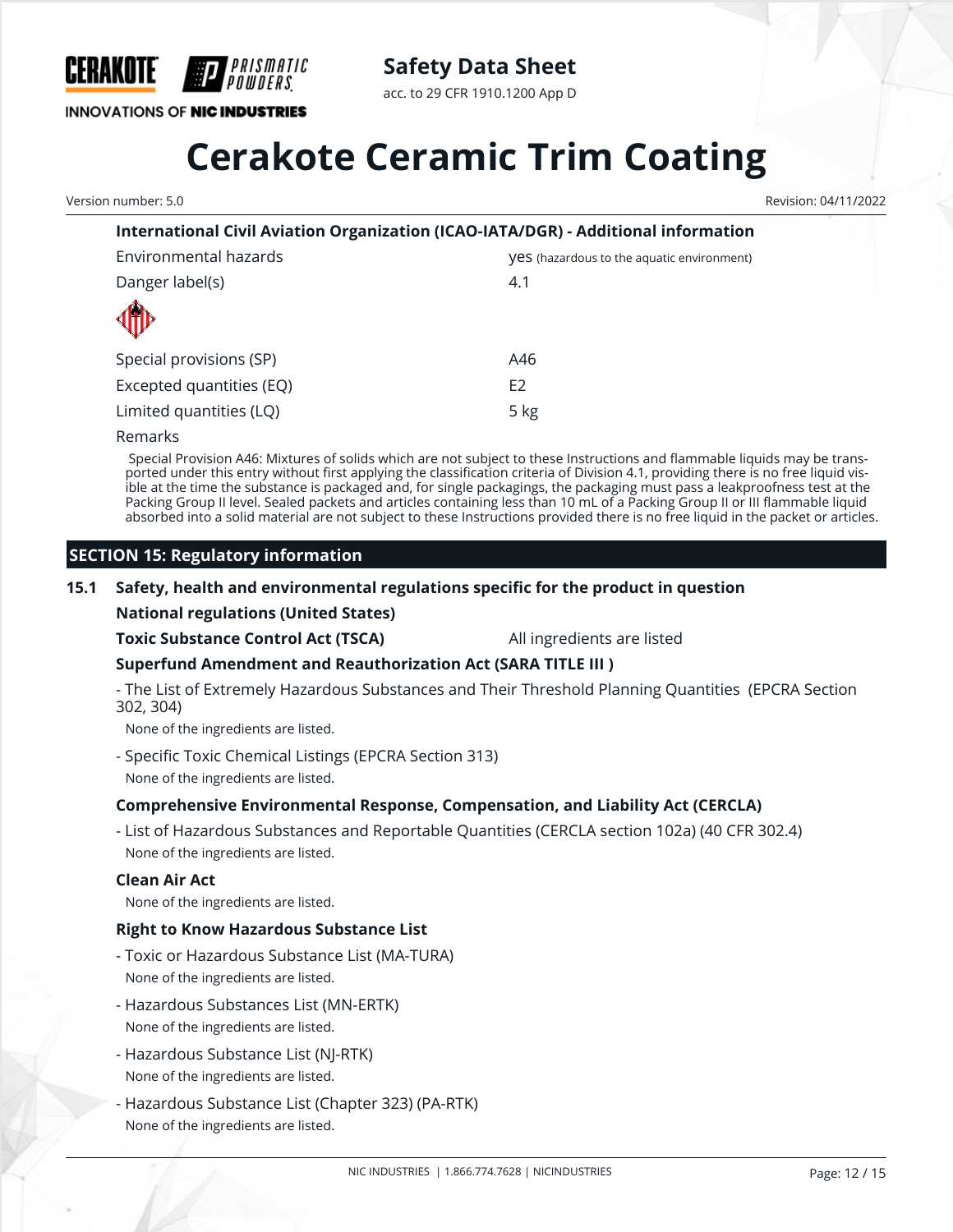

### **Safety Data Sheet**

acc. to 29 CFR 1910.1200 App D

## **Cerakote Ceramic Trim Coating**

Version number: 5.0 Revision: 04/11/2022

#### - Hazardous Substance List (RI-RTK)

None of the ingredients are listed.

#### **California Environmental Protection Agency (Cal/EPA): Proposition 65 - Safe Drinking Water and Toxic Enforcement Act of 1987**

None of the ingredients are listed.

#### **VOC content**

All Cerakote coatings are VOC compliant under the EPA and have low to no VOC content. To find out the VOC content of an individual coating please contact sds@nicindustries.com for more information.

#### **Industry or sector specific available guidance(s)**

#### **NFPA® 704**

National Fire Protection Association: Standard System for the Identification of the Hazards of Materials for Emergency Response (United States).

| Category       | Degree of haz-<br>ard | <b>Description</b>                                                               |
|----------------|-----------------------|----------------------------------------------------------------------------------|
| Flammability   |                       | Material that can be ignited under almost all ambient temperature conditions     |
| Health         |                       | Material that, under emergency conditions, can cause serious or permanent injury |
| Instability    |                       | Material that is normally stable, even under fire conditions                     |
| Special hazard |                       |                                                                                  |

#### **National inventories**

| <b>Country</b> | Inventory        | <b>Status</b>                      |
|----------------|------------------|------------------------------------|
| AU             | <b>AICS</b>      | Not all ingredients are listed     |
| CA             | <b>DSL</b>       | Not all ingredients are listed     |
| CA             | <b>NDSL</b>      | Not all ingredients are listed     |
| <b>CN</b>      | <b>IECSC</b>     | Not all ingredients are listed     |
| EU             | ECSI             | Not all ingredients are listed     |
| EU             | REACH Reg.       | Not all ingredients are listed     |
| P              | <b>CSCL-ENCS</b> | Not all ingredients are listed     |
| JP             | <b>ISHA-ENCS</b> | Not all ingredients are listed     |
| <b>KR</b>      | <b>KECI</b>      | All ingredients are listed         |
| <b>MX</b>      | <b>INSQ</b>      | None of the ingredients are listed |
| <b>NZ</b>      | <b>NZIOC</b>     | All ingredients are listed         |
| PH             | <b>PICCS</b>     | Not all ingredients are listed     |
| <b>TR</b>      | <b>CICR</b>      | None of the ingredients are listed |
| <b>TW</b>      | <b>TCSI</b>      | All ingredients are listed         |
| US             | <b>TSCA</b>      | All ingredients are listed         |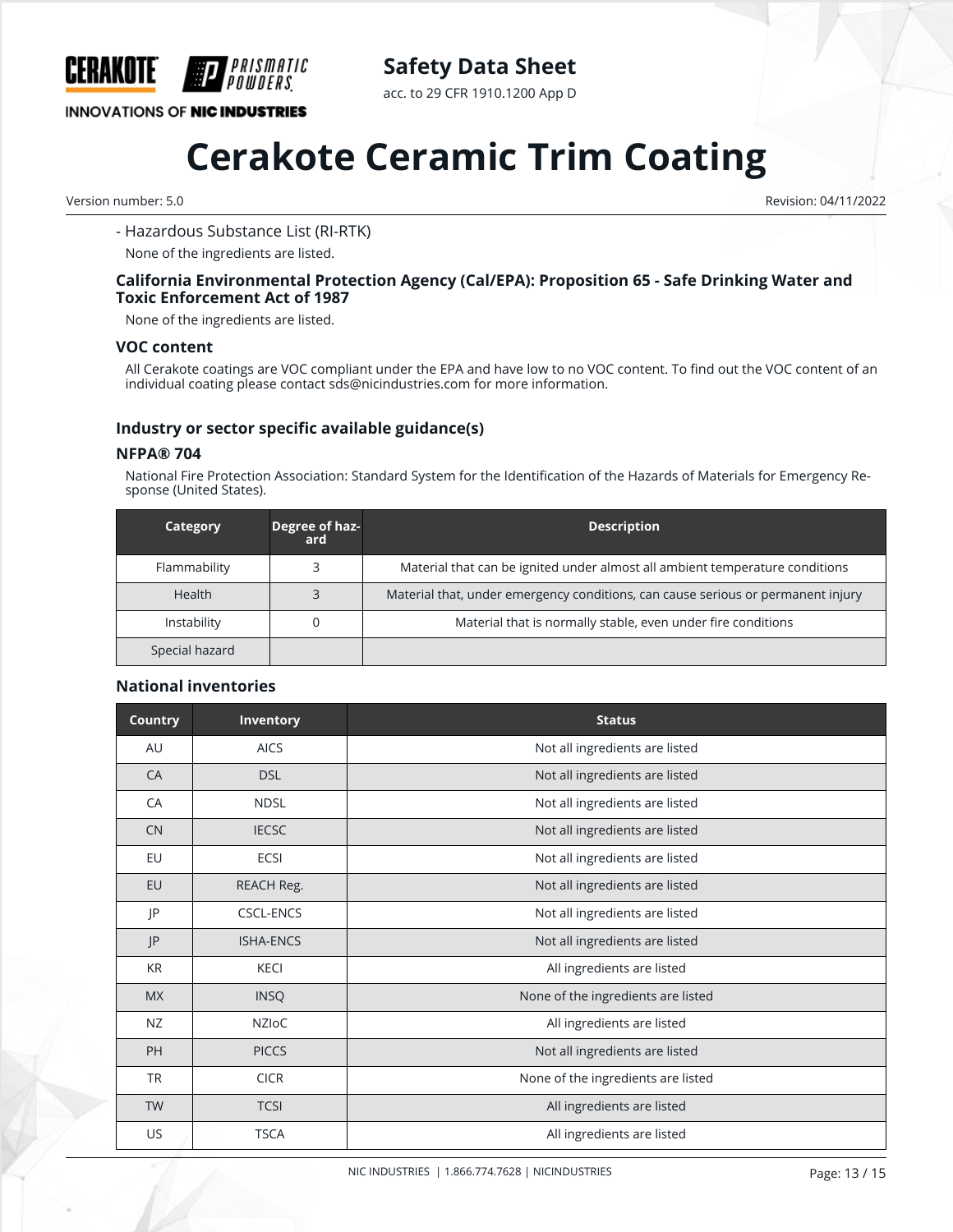**CERAKOTE** 

**INNOVATIONS OF NIC INDUSTRIES** 

*PRISMATIC<br>Powders*.

**Safety Data Sheet**

acc. to 29 CFR 1910.1200 App D

## **Cerakote Ceramic Trim Coating**

Version number: 5.0 Revision: 04/11/2022

| Legend           |                                                                         |
|------------------|-------------------------------------------------------------------------|
| <b>AICS</b>      | Australian Inventory of Chemical Substances                             |
| <b>CICR</b>      | Chemical Inventory and Control Regulation                               |
| CSCL-ENCS        | List of Existing and New Chemical Substances (CSCL-ENCS)                |
| DSL.             | Domestic Substances List (DSL)                                          |
| <b>ECSI</b>      | EC Substance Inventory (EINECS, ELINCS, NLP)                            |
| <b>IECSC</b>     | Inventory of Existing Chemical Substances Produced or Imported in China |
| <b>INSO</b>      | National Inventory of Chemical Substances                               |
| <b>ISHA-ENCS</b> | Inventory of Existing and New Chemical Substances (ISHA-ENCS)           |
| KECI             | Korea Existing Chemicals Inventory                                      |
| <b>NDSL</b>      | Non-domestic Substances List (NDSL)                                     |
| <b>NZIOC</b>     | New Zealand Inventory of Chemicals                                      |
| <b>PICCS</b>     | Philippine Inventory of Chemicals and Chemical Substances (PICCS)       |
| REACH Reg.       | REACH registered substances                                             |
| <b>TCSI</b>      | Taiwan Chemical Substance Inventory                                     |
| <b>TSCA</b>      | Toxic Substance Control Act                                             |
|                  |                                                                         |

#### **15.2 Chemical Safety Assessment**

Chemical safety assessments for substances in this mixture were not carried out.

#### **SECTION 16: Other information, including date of preparation or last revision**

#### **Abbreviations and acronyms**

| Abbr.            | <b>Descriptions of used abbreviations</b>                                                                                                                                           |
|------------------|-------------------------------------------------------------------------------------------------------------------------------------------------------------------------------------|
| 49 CFR US DOT    | 49 CFR U.S. Department of Transportation                                                                                                                                            |
| <b>ATE</b>       | <b>Acute Toxicity Estimate</b>                                                                                                                                                      |
| CAS              | Chemical Abstracts Service (service that maintains the most comprehensive list of chemical substances)                                                                              |
| <b>DGR</b>       | Dangerous Goods Regulations (see IATA/DGR)                                                                                                                                          |
| <b>DOT</b>       | Department of Transportation (USA)                                                                                                                                                  |
| EC <sub>50</sub> | Effective Concentration 50 %. The EC50 corresponds to the concentration of a tested substance causing 50 %<br>changes in response (e.g. on growth) during a specified time interval |
| <b>EINECS</b>    | European Inventory of Existing Commercial Chemical Substances                                                                                                                       |
| <b>ELINCS</b>    | European List of Notified Chemical Substances                                                                                                                                       |
| EmS              | <b>Emergency Schedule</b>                                                                                                                                                           |
| ErC50            | ≡ EC50: in this method, that concentration of test substance which results in a 50 % reduction in either growth<br>(EbC50) or growth rate (ErC50) relative to the control           |
| <b>ERG No</b>    | Emergency Response Guidebook - Number                                                                                                                                               |
| <b>GHS</b>       | "Globally Harmonized System of Classification and Labelling of Chemicals" developed by the United Nations                                                                           |
| <b>IATA</b>      | International Air Transport Association                                                                                                                                             |
| <b>IATA/DGR</b>  | Dangerous Goods Regulations (DGR) for the air transport (IATA)                                                                                                                      |
| <b>ICAO</b>      | International Civil Aviation Organization                                                                                                                                           |
| <b>ICAO-TI</b>   | Technical instructions for the safe transport of dangerous goods by air                                                                                                             |
| <b>IMDG</b>      | International Maritime Dangerous Goods Code                                                                                                                                         |
| IMDG-Code        | International Maritime Dangerous Goods Code                                                                                                                                         |